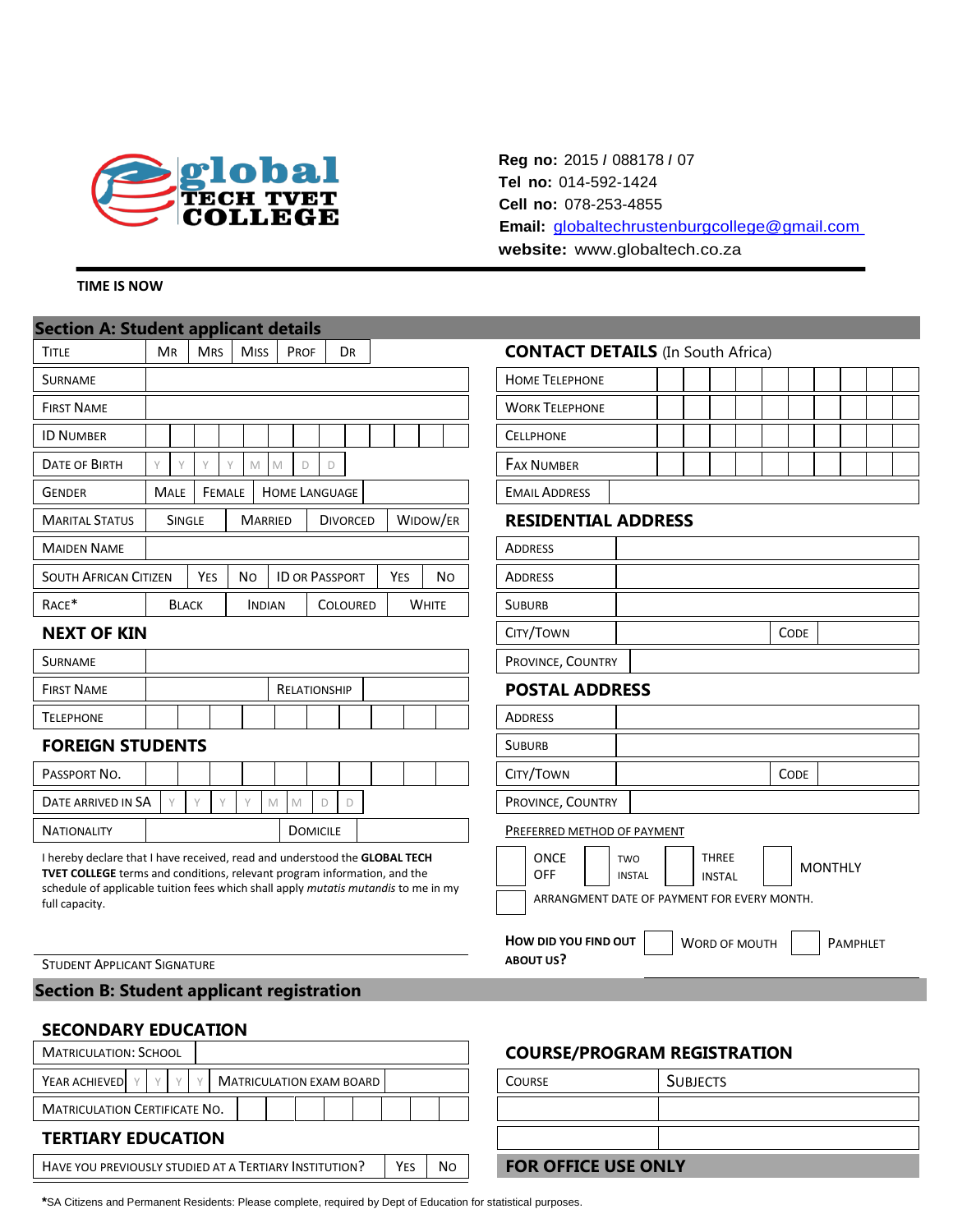| IF YES, PLEASE STATE NAME OF INSTITUTION |  |  |  | <b>STUDENT NUMBER</b> |  |                     |
|------------------------------------------|--|--|--|-----------------------|--|---------------------|
| Student No                               |  |  |  |                       |  | <b>DATE SIGNED</b>  |
| <b>QUALIFICATION OBTAINED</b>            |  |  |  |                       |  | <b>DEPOSIT PAID</b> |

| <b>DENT NUMBER</b>      |  |  |  |  |  |  |  |
|-------------------------|--|--|--|--|--|--|--|
| <b><i>TE SIGNED</i></b> |  |  |  |  |  |  |  |
| OSIT PAID               |  |  |  |  |  |  |  |

# **Section C: Account payer details**

| <b>TITLE</b>                 | <b>MR</b> | <b>MRS</b> | <b>MISS</b> | PROF | <b>DR</b>  |     |                  | <b>RESIDENTIAL ADDRESS</b> |      |
|------------------------------|-----------|------------|-------------|------|------------|-----|------------------|----------------------------|------|
| <b>SURNAME</b>               |           |            |             |      |            |     |                  | <b>ADDRESS</b>             |      |
| <b>FIRST NAME</b>            |           |            |             |      |            |     |                  | <b>ADDRESS</b>             |      |
| <b>ID NUMBER</b>             |           |            |             |      |            |     |                  | <b>SUBURB</b>              |      |
| <b>HOME TELEPHONE</b>        |           |            |             |      |            |     |                  | CITY/TOWN                  | CODE |
| <b>WORK TELEPHONE</b>        |           |            |             |      |            |     |                  | PROVINCE, COUNTRY          |      |
| <b>CELLPHONE</b>             |           |            |             |      |            |     |                  | <b>EMPLOYER DETAILS</b>    |      |
| <b>EMAIL ADDRESS</b>         |           |            |             |      |            |     |                  | <b>EMPLOYER NAME</b>       |      |
| <b>SOUTH AFRICAN CITIZEN</b> |           |            |             |      | <b>YES</b> | No. | <b>JOB TITLE</b> |                            |      |
| <b>RELATIONSHIP</b>          |           |            |             |      |            |     |                  | <b>ADDRESS</b>             |      |

### **RESIDENTIAL ADDRESS**

| <b>ADDRESS</b>    |             |
|-------------------|-------------|
| <b>ADDRESS</b>    |             |
| <b>SUBURB</b>     |             |
| CITY/TOWN         | <b>CODE</b> |
| PROVINCE, COUNTRY |             |

### **EMPLOYER DETAILS**

| <b>EMPLOYER NAME</b> |  |
|----------------------|--|
| <b>JOB TITLE</b>     |  |
| <b>ADDRESS</b>       |  |